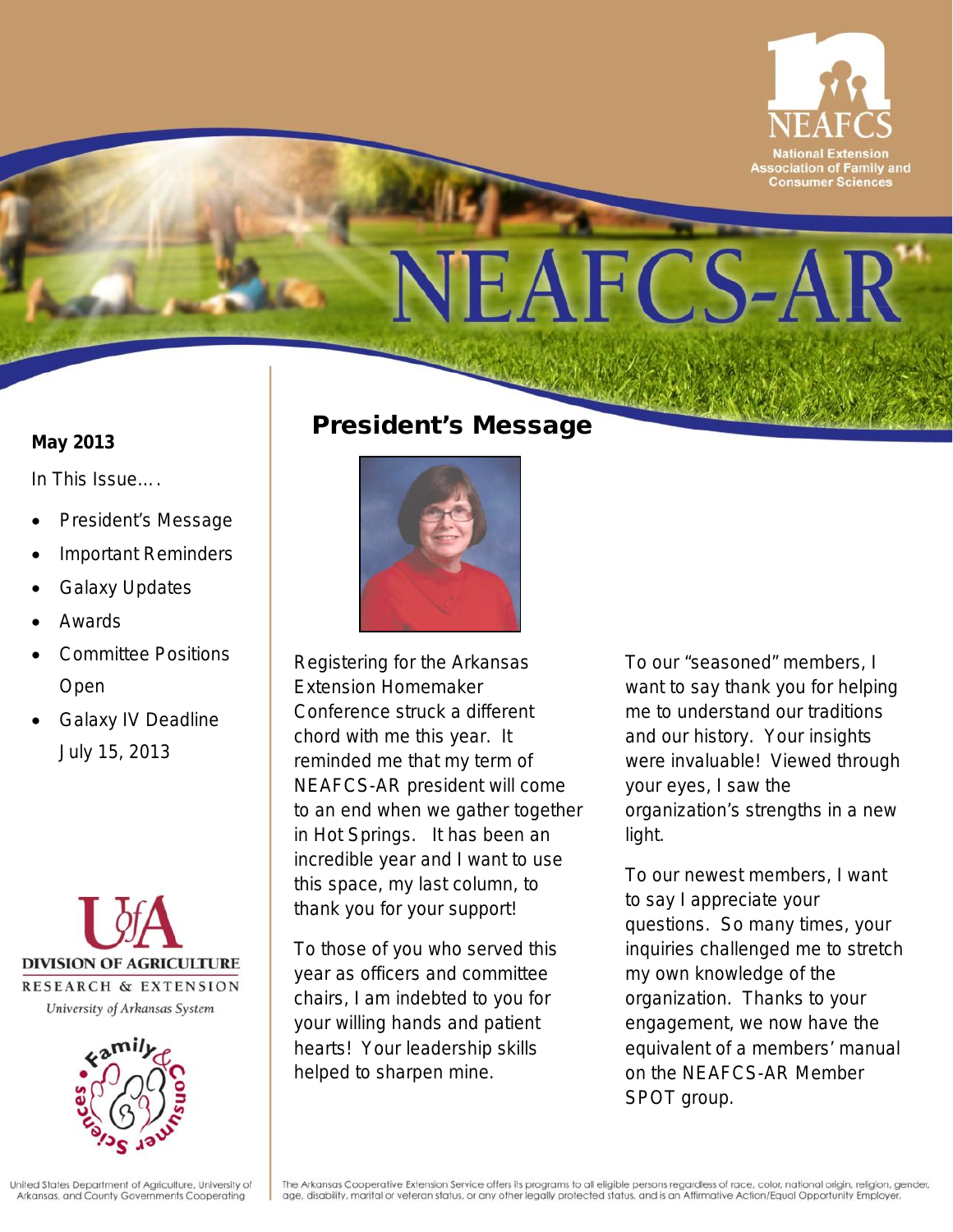#### *(Continued from Page 1)*

Last, but certainly not least, I want to thank the CES District Directors for their part in the growth of our affiliate to near 100%! It is the combination of members' experience and new enthusiasm that has made this a memorable year for our affiliate and for me!

Sincerely,





*Holly Valentine (left) received the Environmental Education Award from Debbie DeRossitte, NEAFCS-AR President, at Galaxy Conference. This was one of five individual awards that Holly received that day.*

#### **2013 AEHC Meeting -Busy Time for NEAFCS-AR Members and FCS Retirees**

This year the Arkansas Extension Homemakers conference in Hot Springs holds many opportunities for NEAFCS-AR members and to FCS retirees who would like to be involved. In addition to the annual business meeting, the affiliate will be conducting a cookbook sale and preparing cookbook donations for the Arkansas Cookbook Collections.

Here are a few reminders:

The AEHC meeting begins on Tuesday, June  $4<sup>th</sup>$  with red t-shirt day. Remember to drop off your cookbook donations at the NEAFCS-AR booth when you arrive. Please separate the ones you have for the Arkansas Cookbook Collection from those earmarked for the sale. If you arrive early, any help you can offer setting up the cookbook booth will be appreciated. (More information on the cookbook project on the SPOT group).

- Chris Meux in Communications is designing a special label for the NEAFCS-AR donations for the Arkansas Cookbook Collection. These will be available at the cookbook booth.
- Plan to donate at least 1 hour of your time on Tuesday, June 4th or Wednesday, June  $5<sup>th</sup>$  to work in the cookbook sale booth. Terrie James will be sending a survey to help set a schedule.
- The annual NEAFCS-AR business meeting will be held on Wednesday, June  $5^{th}$  at 1:30 p.m. in the DeSoto room of the Austin Hotel. This is a very important meeting. Please make plans to attend!
- Donations of thin reusable grocery totes are being solicited for cookbook sale. EHC members will be given a conference bag at registration, however it is anticipated that other groups meeting at the convention center will be shopping as well. If you have extras from conferences or health fairs, this is a good way to recycle them.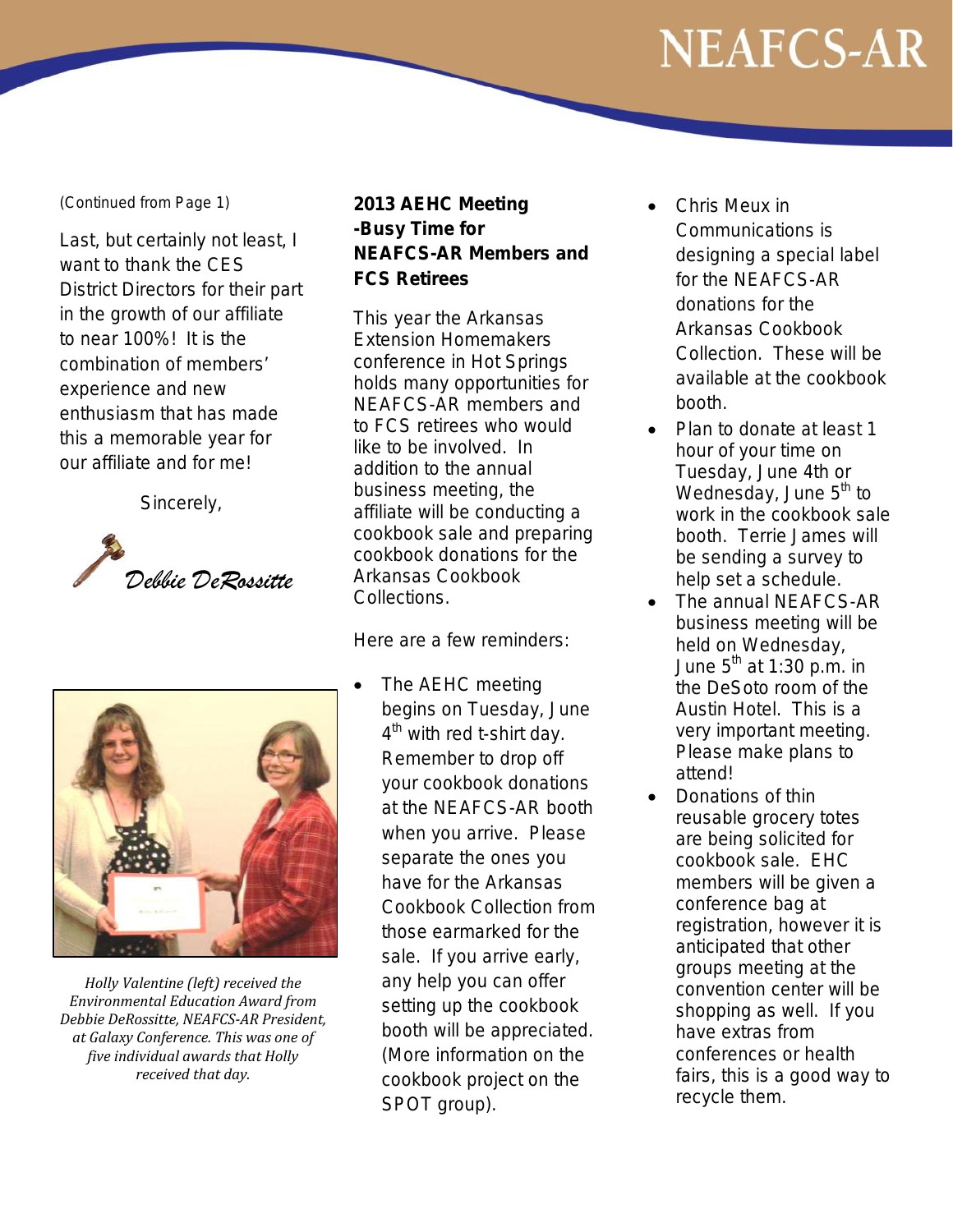#### **Updates from Arkansas Galaxy Conference**

The NEAFCS-AR meeting held on March 27, 2013 at Winrock Institute in Petit Jean was attended by 49 active members, one potential member and one retiree. Committee reports were presented on a power point, "State of Our Affiliate", which has been posted on the NEAFCS-AR SPOT group under "Strategic Plan 2012-13"..

Minutes of the meeting are posted on the SPOT group under "Arkansas Galaxy 2013".

New officers were presented by the nomination committee and elected unanimously. The following officers will be installed at the June  $5<sup>th</sup>$ meeting in Hot Springs:

President – Kris Elliott President elect – Linda Floyd **Chappell** Vice President for Awards and Recognition – Iris Phifer Vice President for Professional Development – Terrie James Secretary – Leigh Ann **Bullington** 



*Millie Collins (left) received the Distinguished Service Award from Debbie DeRossitte, NEAFCS-AR President, at Galaxy Conference*

Other officers who will continue for one more year include:

Vice President for Member Resources – Carla Haley Vice President for Public Affairs / Immediate Past President– Debbie DeRossitte Treasurer – Jane Newton.

Certificates were presented to state level award winners at the affiliate meeting. Distinguished Service Award, Continuing Education Award and New Professional Award were presented at the awards banquet on March 28<sup>th</sup>. To see a complete list of award winners, go to the NEAFCS-AR page in SPOT.

#### **Dana Kelly Receives NEAFCS Southern Region Award**

Dana Kelly, Randolph County FCS agent and one of the newest members of NEAFCS-AR, received the 2<sup>nd</sup> place Communication Award for Written Press Release! Great job!



*Dana Kelly (left) received the Communication Award for Written Press Release from Debbie DeRossitte, NEAFCS-AR President, at Galaxy Conference*

> Raising kids Eating right Spending smart